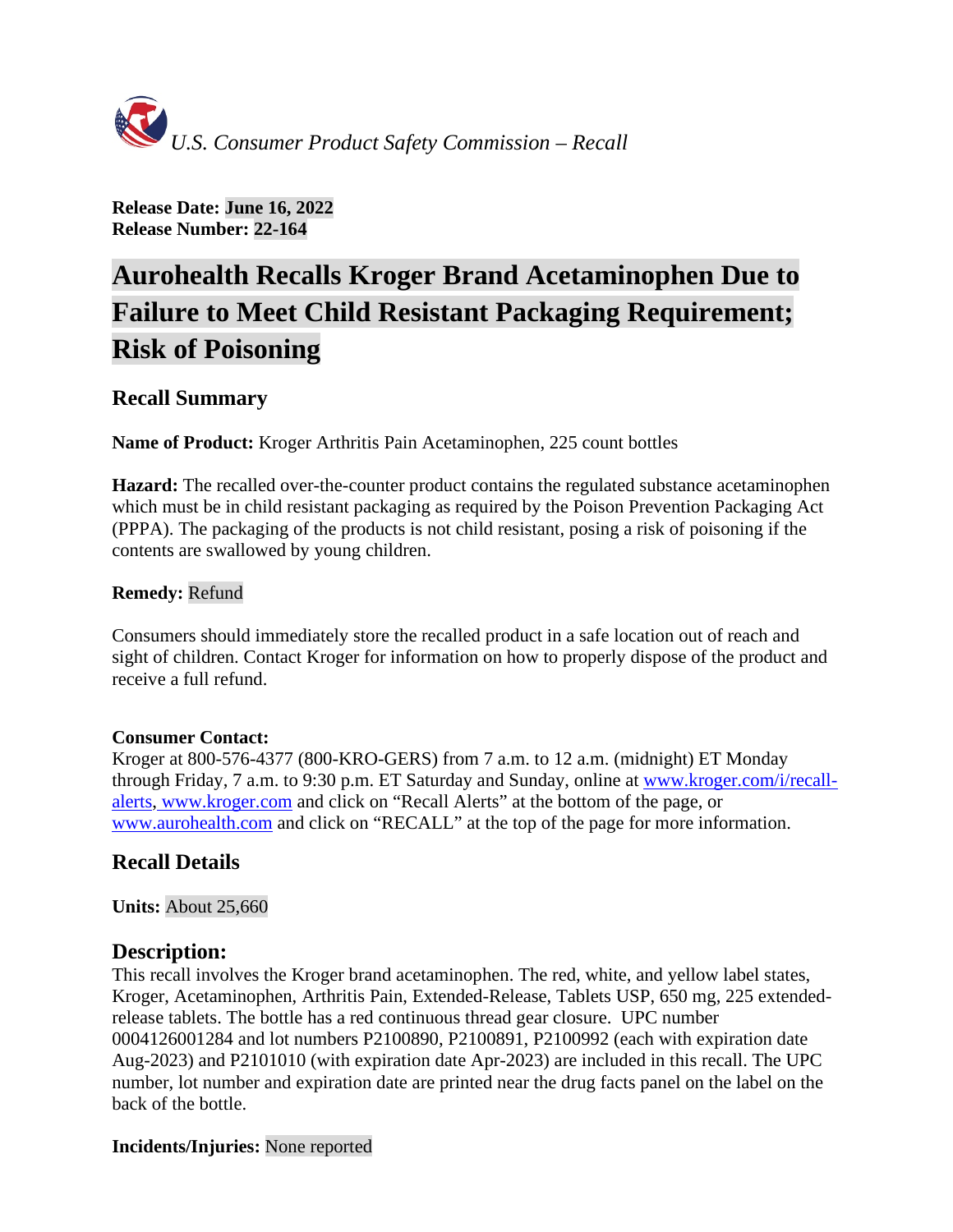**Sold At:** Baker's, City Market, Dillons, Dillons Marketplace, Fred Meyer, Fry's Food and Drug, Fry's Marketplace, Fry's Mercado, Gerbes, JayC, JayC Food Plus, King Soopers, King Soopers Fresh Fare, King Soopers Marketplace, Kroger, Kroger Fresh Fare, Kroger Marketplace, Mariano's, Metro Market, Payless Super Market, Pick 'n Save, Pick 'n Save Marketplace, Quality Food Center (QFC), Smith's, and Smith's Marketplace stores nationwide from December 2021 through March 2022 for between \$14 and \$17.

**Importer:** Aurohealth LLC, of East Windsor, New Jersey

**Distributor:** The Kroger Co., of Cincinnati, Ohio

**Manufacturer:** Aurobindo Pharma Limited, of Telangana, India

**Manufactured in:** India

## **Photos**



**Recalled Kroger Arthritis Pain Acetaminophen 650mg, 225 count bottle**